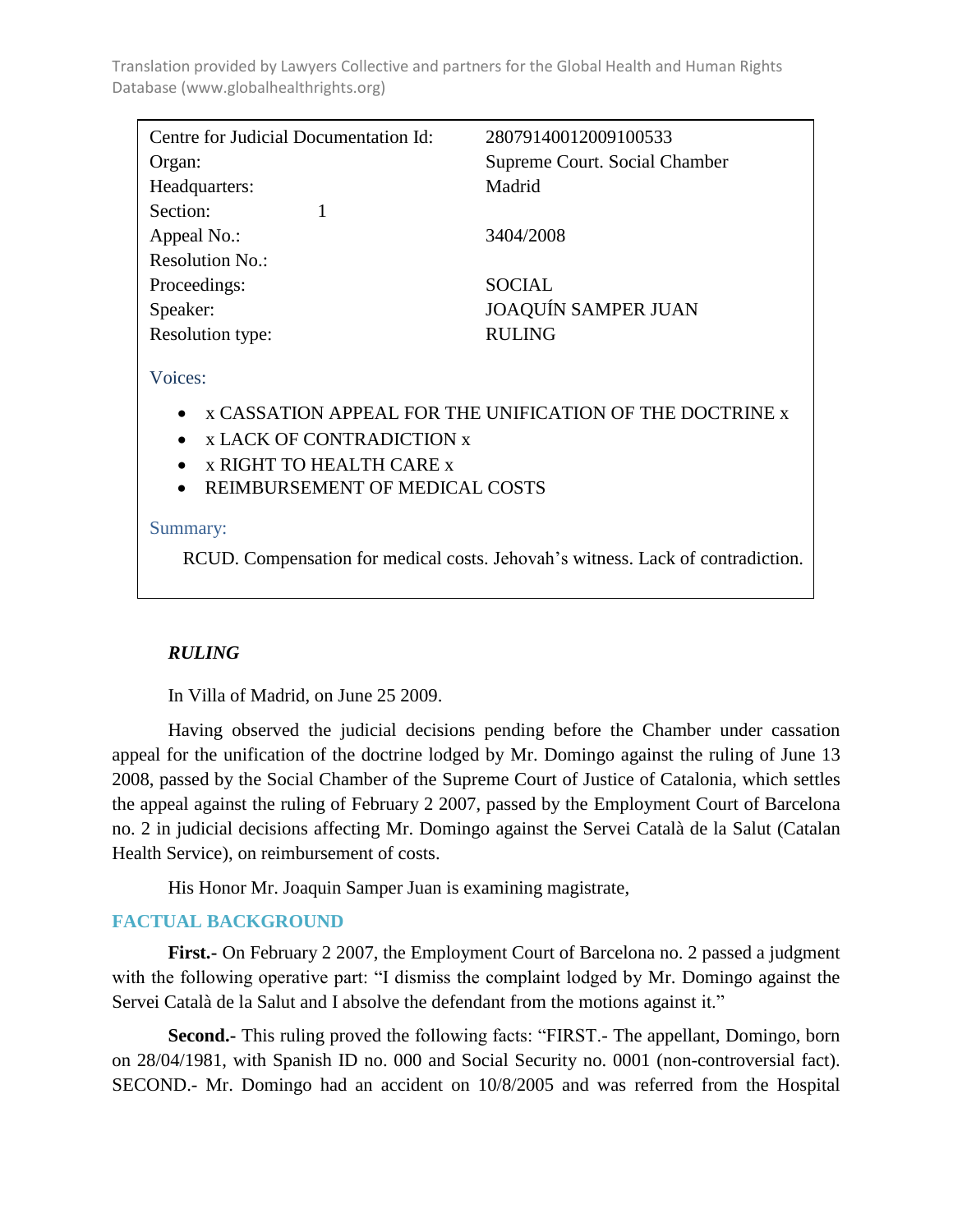Amau de Vilanova and urgently admitted to the Hospital of Bellvitge, for having a subtrochanteric fracture of the right femur. In the Hospital of Bellvitge the surgery was prepared and it required the patient's consent in case of risk, such as a hemorrhage that required blood transfusion. However, the patient refused a possible blood transfusion due to his religious beliefs. The orthopedic surgery and traumatology service did not assume liability for the surgery complications: osteosynthesis with an intramedullary nail. So the patient requested to be discharged and transferred to the Clinic of El Pilar (f. 25, 36 and 61). THIRD.- The patient was operated in the Clinic of El Pilar. Here, he underwent a percutaneous pinning of the proximal femur type gamma, with no need of a blood transfusion. He was admitted on 10/21/2005 and he was discharged on 10/24/2005. The percutaneous pinning does not require a blood transfusion since it is exterior (f.27 and 38, testifies Dr. Vidal). FOURTH.- In the Hospital of Bellvitge there is a hemodilution machine, which allows autologous transfusion (f. 19, testifies Mr. Vidal). FIFTH.- The medical costs amount to EUR 5,779.82 (F. 27, 28, 29, 30, 31, 32, 34): Bill no. 002 of October 25 2005 for EUR 1507.42 and Bill no. 003 of October 24 2005 for EUR 2,272.40. The medical fees of October 2005: EUR 2000. SIXTH.- The appellant requested the reimbursement of the medical expenses of the Servei Català de la Salut. This was denied in a ruling dated 02/21/2006, since the assistance provided to the plaintiff was not considered an urgent case of immediate assistance. A previous complaint was filed against that judicial decision but it was dismissed by decision dated 21/09/2006 (f. 52, 53 and 61)."

**Third.-** This judgment was lodged by the appellant before the Social Chamber of the Supreme Court of Justice of Catalonia, which passed a ruling on June 13 2008 with the following operative part: "We dismiss the appeal lodged by Mr. Domingo against the ruling of the Employment Court of Barcelona no. 2 of 02/02/2007, passed in the proceedings no. 461/2006, followed at the request of the appellant against the SERVEI CATALA DE LA SALUT. Therefore, we must confirm and we confirm the contested judicial decision."

**Fourth.-** A cassation appeal for the unification of the doctrine was prepared by the legal representation of the appellant.

**Fifth.-** This appeal has been accepted for processing. After the appeal was contested, the proceedings were transferred to the public prosecutor, who presented the report on the case file; and after the examining magistrate was heard, the judicial decisions were concluded and a date was set for the voting and judgment: June 18 2009, when it took place.

#### **LEGAL RATIONALE**

**First.-** The aim of this unifying cassation appeal is that the Servei Catalá de la Salut reimburses the medical expenses that the patient paid to the private hospital, where he went to after refusing to undergo a surgery at a Hospital of the Catalan Health Service that could eventually require a blood transfusion. Since he is a Jehovah's Witness, this practice goes against his religious beliefs.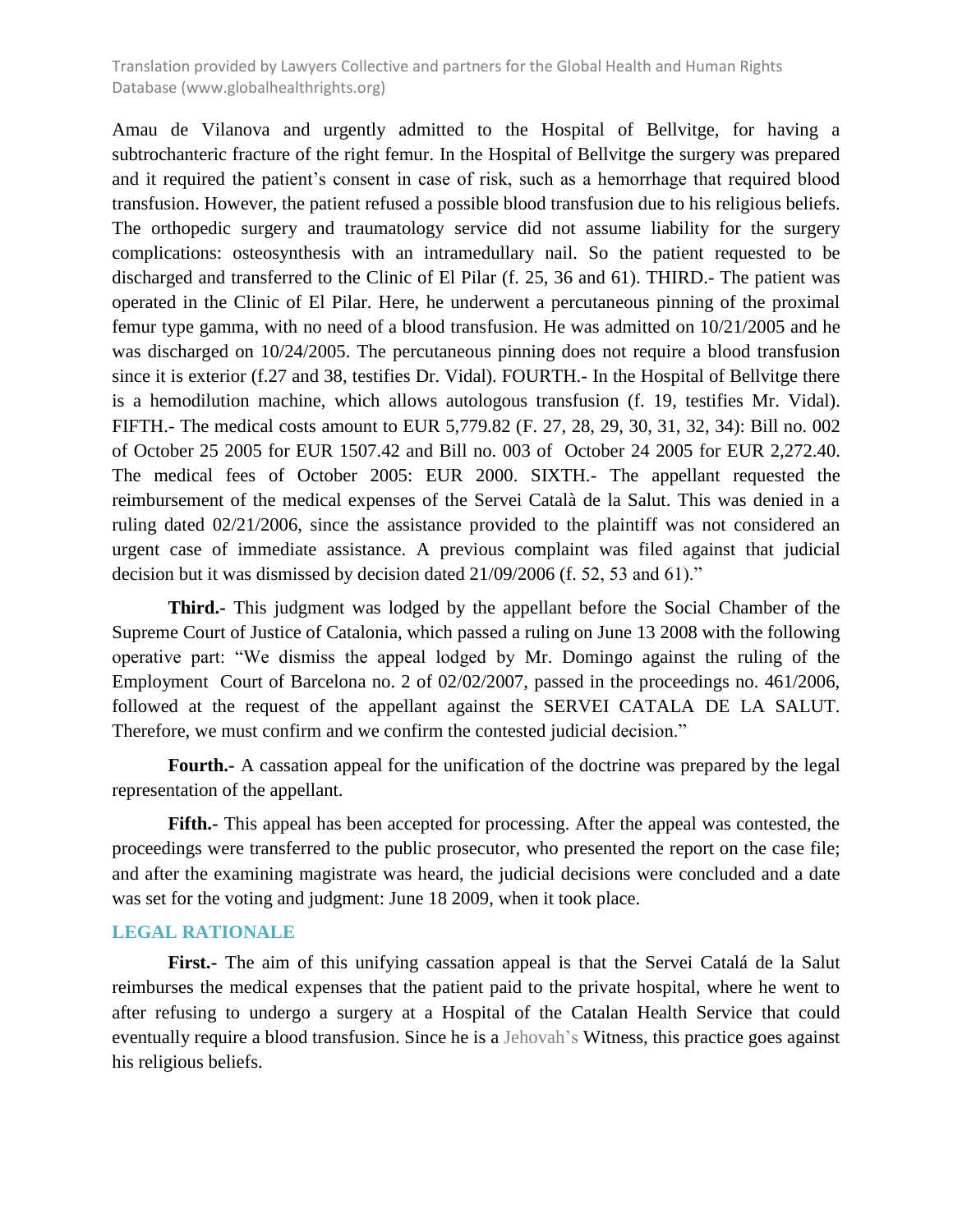In the proven facts set out in the first instance judgment, which remained unchanged in the appeal, it is proven that: **a)** the appellant, Mr. Domingo, had an accident on October 8 2005, which caused him a subtrochanteric fracture of the right femur; **b)** he was admitted to the Hospital de Bellvitge, where his informed consent was required for a possible blood transfusion, since there was a risk of hemorrhage during surgery (osteosynthesis with an intramedullary nail). He refused to undergo a transfusion, because of his religious beliefs; **c)** on October 20, he requested to be discharged and was transferred to the private Clinic of El Pilar; d) he was admitted here on the next day and after undergoing a percutaneous pinning of the proximal femur (that does not require a blood transfusion) he was discharged on October 24; **d)** in the Hospital of Bellvitge there is a hemodilution machine, which allows autologous transfusion.

In addition to this information, in the second legal base, the instance judgment affirms with full value that "it is true that in the Hospital of Bellvitge there was an autologous machine (hemodilution), but the doctors did not consider using it since the transfusion would have only been necessary in the event of hemorrhage. Furthermore, the existence of this machine does not determine that it could be used for the patient;" and it is reasoned that: "therefore, it cannot be concluded that this case presented the necessary conditions to use the machine."

The appellant requested the managing body to reimburse the money he paid to the private hospital (EUR 5,779.82) but he received a negative response since the Catalan Health Service considered it was not an urgent case of immediate assistance.

The appellant's next claim was dismissed, as well as his subsequent appeal against the judgment, which the Social Chamber of the Supreme Court of Justice of Catalonia passed on June 13 2008 (appeal no. 2522/2007), which rejected the violation of *Art. 5.3 of the RD 63/95*, after pointing out – with full value and supported in page 20 of the Hospital's report requested by the Court – that "it has not been demonstrated, from a medical point of view, that such machine is suitable for blood transfusions in surgeries similar to the one performed" (although this is undoubtedly a typing error, since it should refer to the surgery that was "planned" in the hospital); and after reasoning that "from a medical point of view it is perfectly understandable that the doctors did not think that the hemodilution machine was medically necessary to perform a autologous transfusion."

**Second.-** The plaintiff has lodged a cassation appeal against this sentence for the unification of the doctrine, using as a precedent the judgment passed by the Social Chamber of the Supreme Court of Justice of the Canary Islands, headquarters in Las Palmas, on February 26 2004 (rec. 1062/20001), which is final.

In this judgment it is proven that: **a)** on November 27 1998, the appellant's wife, who is also a "Jehovah's Witness", was admitted to the Hospital Nuestra Señona del Pino, which is situated in Las Palmas and belongs to the Canary Health Service. She presented a right laterocervical tumor, which was diagnosed as a right carotid chemodectoma and indicated a surgical intervention; **b)** both the patient and her husband refused to sign the informed consent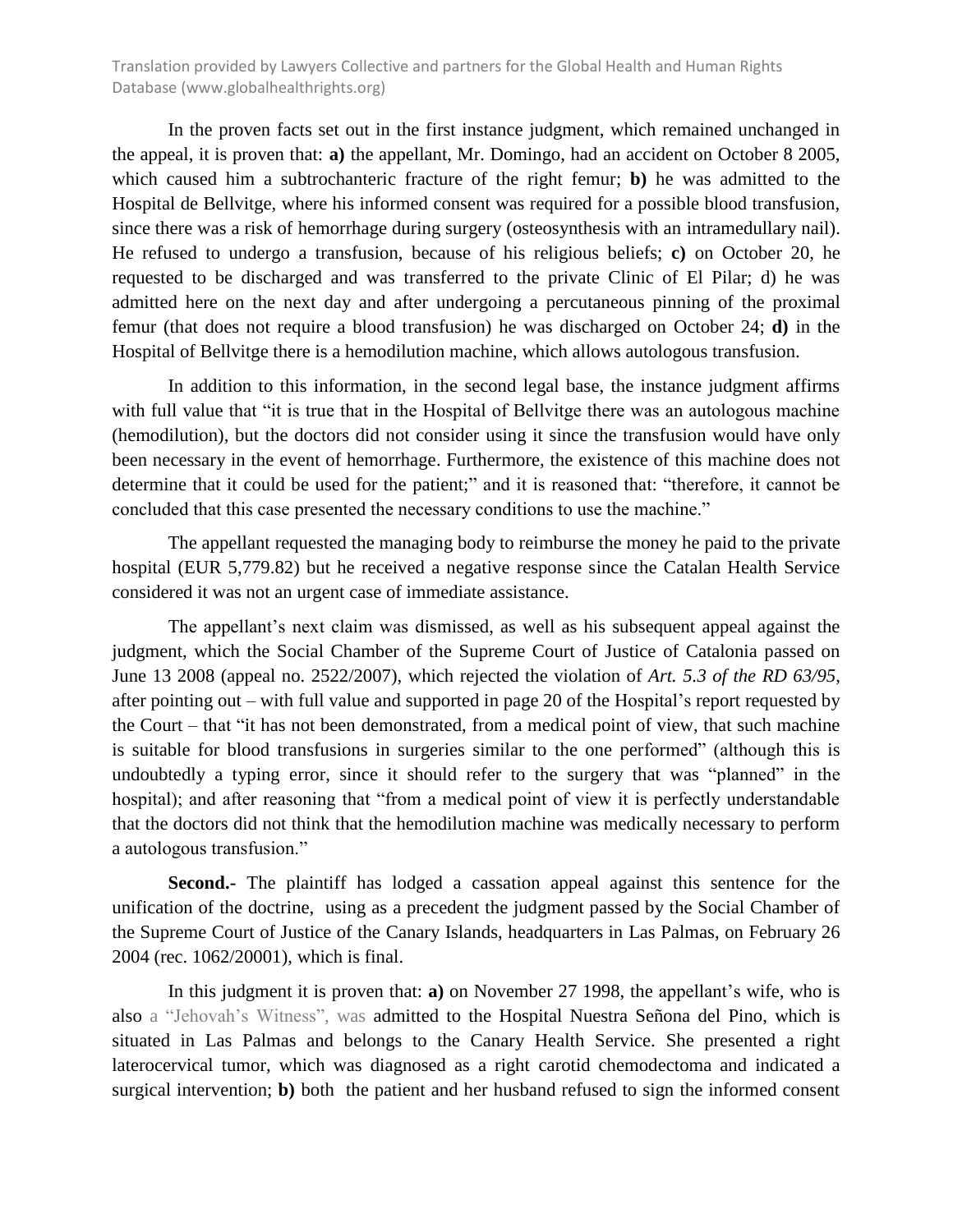that authorized an eventual blood transfusion, so the professionals in charge of the service discharged her on December 2 1998; **c)** the patient and her husband decided to go to a private clinic in Barcelona, where she underwent a "superselective embolization with microcoils", making the tumor disappear completely; **d)** the Hospital of Las Palmas could perform the embolization techniques from November, and therefore, it could have been used for the carotid chemodectoma that the wife of the appellant presented. The need of a blood transfusion depended on the post-treatment evolution.

In answer to the refusal of the Health Service to reimburse the 544,618 pesetas he had paid to the private clinic, the plaintiff lodged the corresponding claim, which was estimated in the first instance judgment. The Canary Health Service lodged an appeal, alleging the violation of *Art. 5.3 of R.D. 63/1995* and arguing that there had not been a denial of assistance or life threatening emergency, but a voluntary withdrawal of public health.

The judgment used as a precedent dismissed the appeal. To do so, it begins by noting that the topic of discussion determines if there has been denial of assistance due to the fact that the recurring service "had surgery techniques that did not require a blood transfusion available to it, but did not use them." Then, the content of the judgments of this Court is literally transcribed, dated April 14 1993 (rcud. 1446/1992) and 11/08/1998 (380/1998), although the contents of the second one are mistakenly attributed to the first one and vice versa. It recognizes that his doctrine should maintain a general character but it understands that in this case, the Healthcare Service should be condemned for denial of assistance, since the public Hospital had the mentioned embolization technique to perform the surgery without blood transfusion. After collecting a report before the Court, he states that "it is a common practice in the vascular interventional radiology unit"; and that "if there is an available technique in the Hospital that helps to respect the exercise of religious freedom under *Art. 16* of the Spanish Constitution, the medical services must inform the patient and if this technique does not entail further risks, they should perform it."

**Third.-** For evaluating properly the contradiction assumption, required by *Art- 217 of the Spanish Employment Procedure Act,* it is necessary to specify the subject of debate. The appeal states whether the reimbursement of the medical expenses due to the denial of assistance is appropriate, "since the Managing Body did not offer the possibility of performing the operation without blood transfusion, despite the Medical Center had the adequate technique to perform the operation respecting the religious freedom of the patient." Nevertheless, since there are further considerations that arose during the appeal, it should be made clear that:

**a)** In the first instance judgment it was declared that: "it is not proven that the percutaneous pinning of the proximal femur could have been performed in the Hospital of Bellvitge the same way it was performed in the private clinic." The respondent argued that "it has not been proven that such method of intervention is appropriate in interventions such as this one. Medical literature establishes clear contraindications and this type of treatment is not recommended for this type of fractures due to the difficulty of obtaining an adequate reduction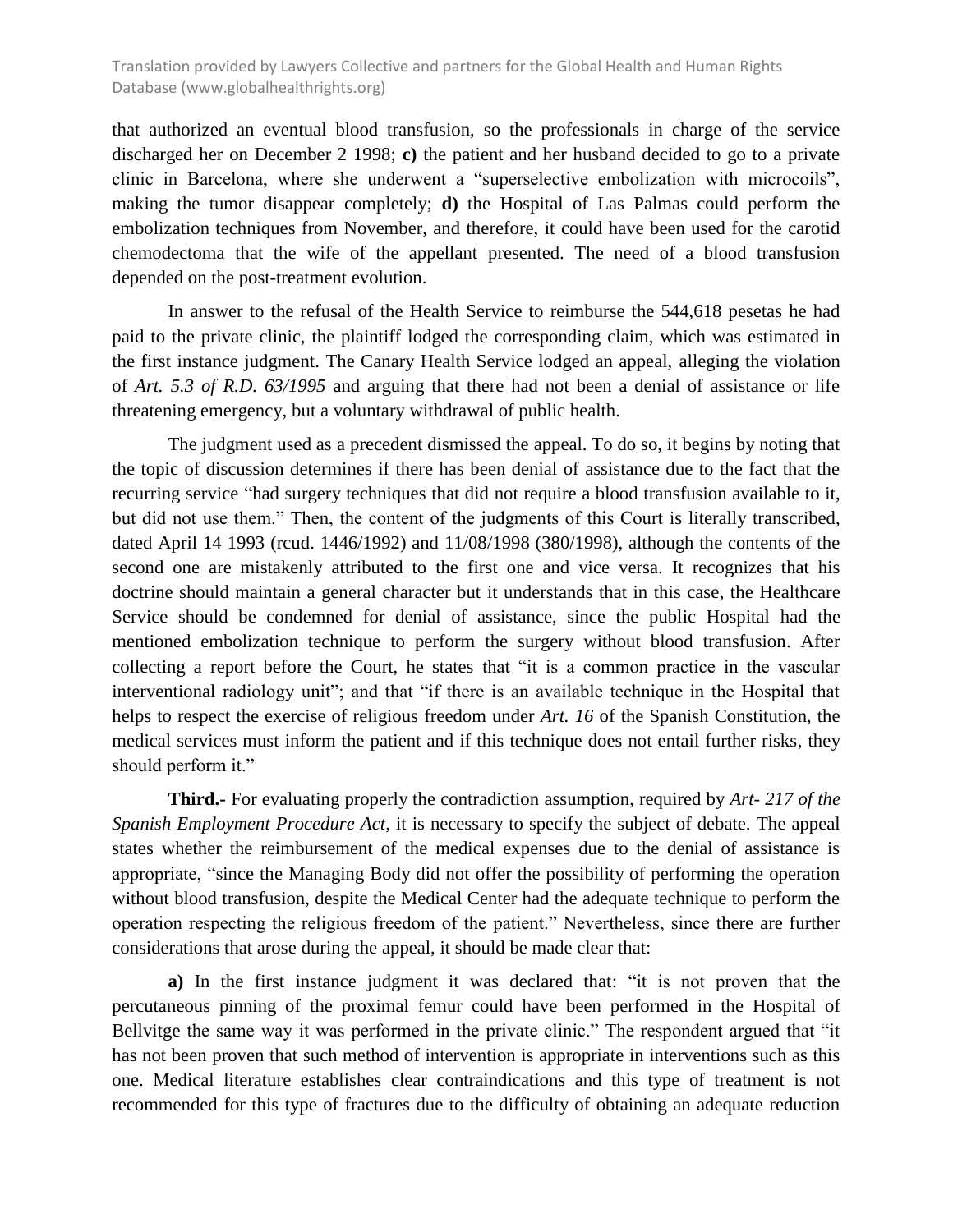(Orthopedics and Traumatology magazine. 47 vol. no. 1. 2003, pages. 26-30). Nevertheless, the appeal does not try to refute such assertions when it asks for the reimbursement of the expenses of such intervention in the private clinic. By the way, when the patient requested to be discharged to go to the private clinic, where he already knew what intervention he would undergo, he did not inform the Catalan Health Service about it.

b) The respondent does not claim that when the doctors of the Hospital required his informed consent they did not provide him adequate information, although the judgments are contradictory at this point and the content of the articles 26 of the Law 16/2003, of May 28, on "cohesion and quality of the Spanish Health National Service" and articles 2.3 and 6, 3, 4. 1 and 2 and 8.1 of the *Law 41/2002, of November 15*, on the "autonomy of patients and rights and obligations with regard to clinical information and documentation." Proof of which is that among the infringed precepts it invokes, it does not invoke none of the aforementioned. Therefore, this question is excluded from the judicial decision of the Board.

The plaintiff claims the reimbursement, since he believes that the Hospital of Bellvitge could have performed the "osteosynthesis with an intramedullary nail" applying the hemodilution technique, which excluded the possibility of a blood transfusion.

**FOURTH.-** Limiting the debate in this respect, the Court reaches the conclusion that: the judgments on comparison trial cannot be considered contradictory since their different pronouncements are explained in the light of two substantial differences of the proven facts.

The first difference is that the foundation of the reimbursement claims has a very different factual basis. In the case of the sentence used as precedent, the appellant claimed the reimbursement of the money she paid to the private clinic, since the same surgery that she underwent here (elimination of the right carotid chemodectoma) could have been performed in the public Hospital, which had the same technique available to it. On the contrary, in the case of Mr. Domingo, the foundation is different, since he claims the reimbursement of the "percutaneous pinning of the proximal femur", which does not imply a blood transfusion. On the other hand, the judgment under appeal questions if this intervention was correct according to the lex artis and the appellant has not proven that it was. But the possibility of that same pinning surgery being performed in the public Hospital (that would be the comparable supposition to the sentence used as precedent) is not proven. In his opinion, the surgery, which he rejected, the "osteosynthesis with an intramedullary nail", could have been performed in that Hospital using the hemodilution technique.

The second difference is that in the case of the sentence used as precedent, it is proven, not only that the public Hospital had the "embolization" technique that was performed in the private clinic available to it, but also that these enabled the correct extraction of the "carotid chemodectoma" and that "the embolization techniques are frequently used in the vascular interventional radiology units." Therefore, the existence of the technique and its goodness were proven. This is a very different situation, since Mr. Domingo's case only proves the existence of